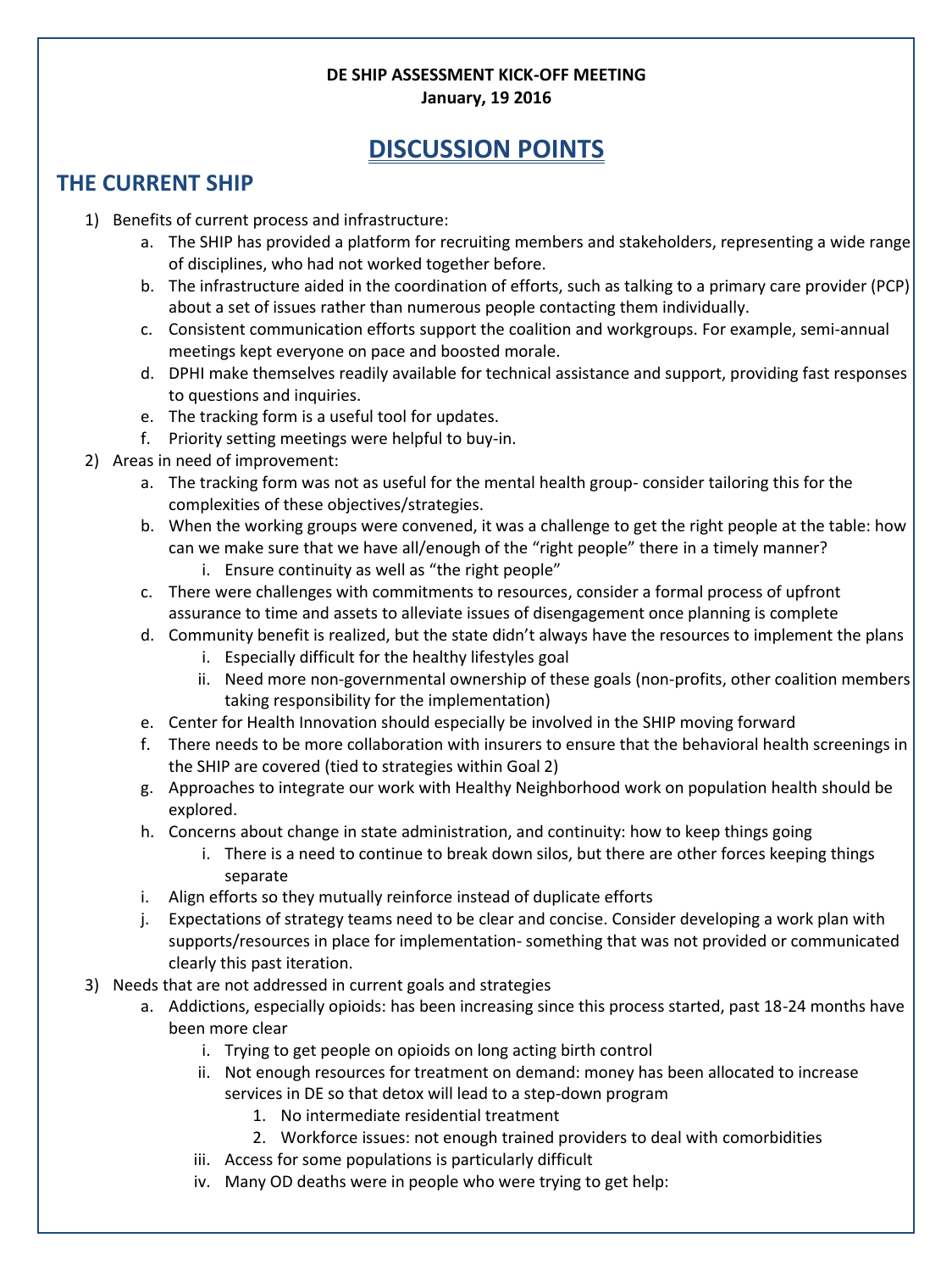- b. Language barriers: requirements for small facilities mean that there are not many bilingual providers/certified medical interpreters
	- i. These populations will just nod their head to the doctor without actually understanding diagnosis and treatment instructions
	- ii. Brazilian Portuguese, Russian, Haitian, Creole, Spanish
	- iii. Family interpreters are insufficient, and now unable to serve as a translator in many healthcare settings
	- iv. Language line is both insufficient and under-resourced
- c. Social determinants of health
	- i. Poverty: the root of many other health issues
	- ii. Work force issues
	- iii. Education attainment
- d. Trauma:
	- i. Goes beyond mental health
	- ii. Violence, especially in Wilmington
	- iii. Abuse
	- iv. Natural disasters
	- v. Intergenerational trauma
	- vi. Medical facilities have significant interest in related efforts- consider leveraging/engaging
- e. Disjointed communication about resources that are there
- f. Primary care physicians are concerned about screening mandates, because there are not enough services to refer individuals to, for services
	- i. This is a challenge to address because we can't amass the resources unless there is a documented need
		- 1. Screenings can help with this

## **THE ASSESSMENT**

- 4) Key topic areas and populations to be considered and/or included to effectively evaluate the state:
	- a. Consider other strategic plans in place that could complement the state plans:
		- i. What are the assets available now and what is coming in the future
	- b. Capacity-building plans for non-profits/community-based infrastructure
		- i. Resource development
		- ii. Personnel
		- iii. Especially difficult for physical activity and nutrition
		- iv. Mental health can get reimbursement, has been hard to figure out how to get prevention reimbursed
	- c. Businesses have not been a part of this conversation: engagement is needed
		- i. Tie in to "work force of the future" issues
			- 1. Integrate this into a new "culture of the state": should emphasize the value of healthy employees
		- ii. Incentives for participation?
			- 1. Community outreach and philanthropy are a core value of some major businesses in the area: Shoprite, Wawa, Acme (more?)
	- d. Technology:
		- i. How do individuals use technology?
		- ii. How can tech help people access information
		- iii. How can tech help people access providers?
		- iv. Other uses of technology to reach goals?
	- e. Minority communities need to be involved